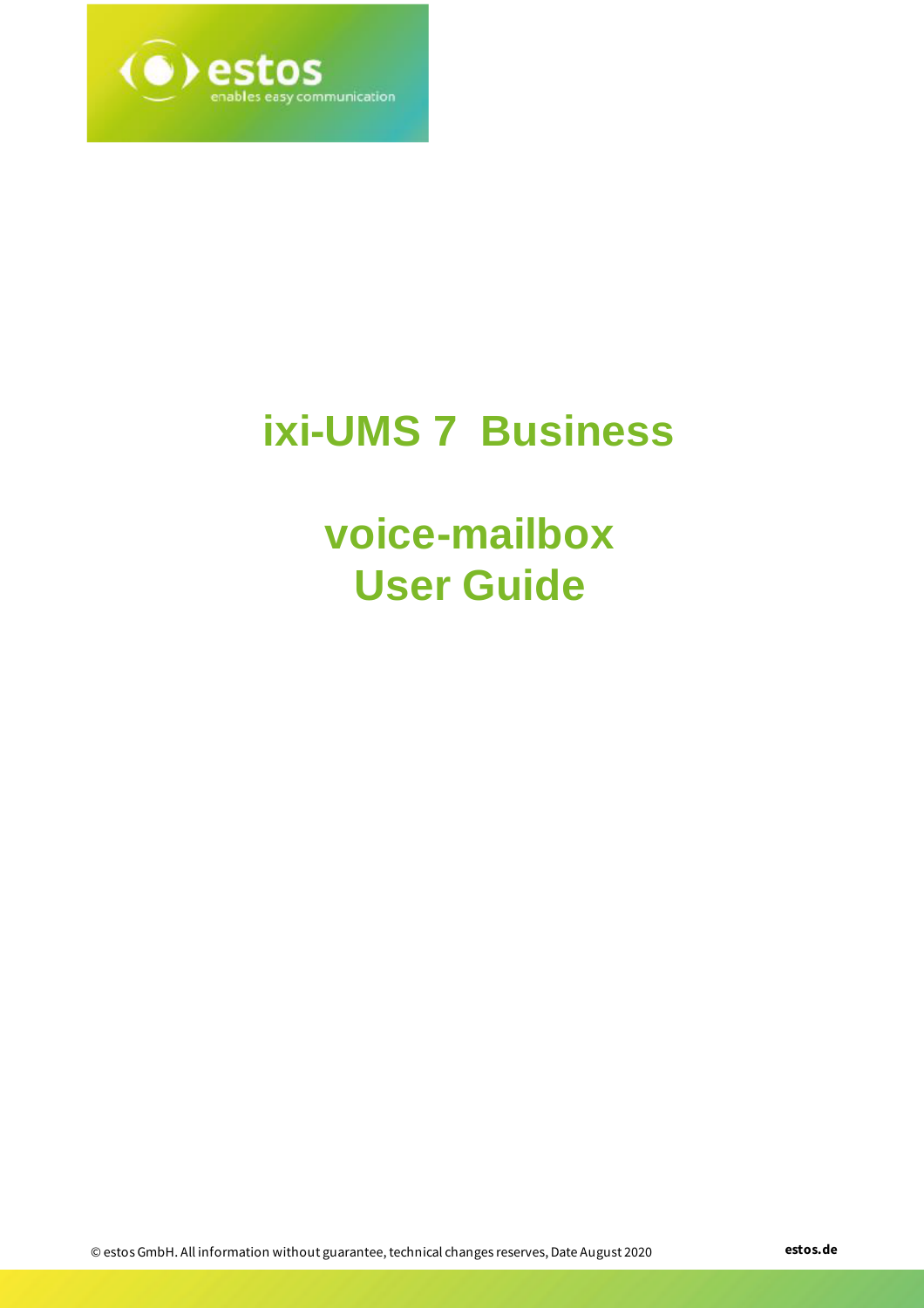# **Content**

| 1       |  |
|---------|--|
|         |  |
|         |  |
|         |  |
|         |  |
|         |  |
|         |  |
| 3       |  |
|         |  |
|         |  |
|         |  |
|         |  |
|         |  |
|         |  |
|         |  |
|         |  |
| 3321    |  |
| 3.3.2.2 |  |
| 3.3.2.3 |  |
|         |  |
|         |  |
|         |  |
|         |  |
|         |  |
|         |  |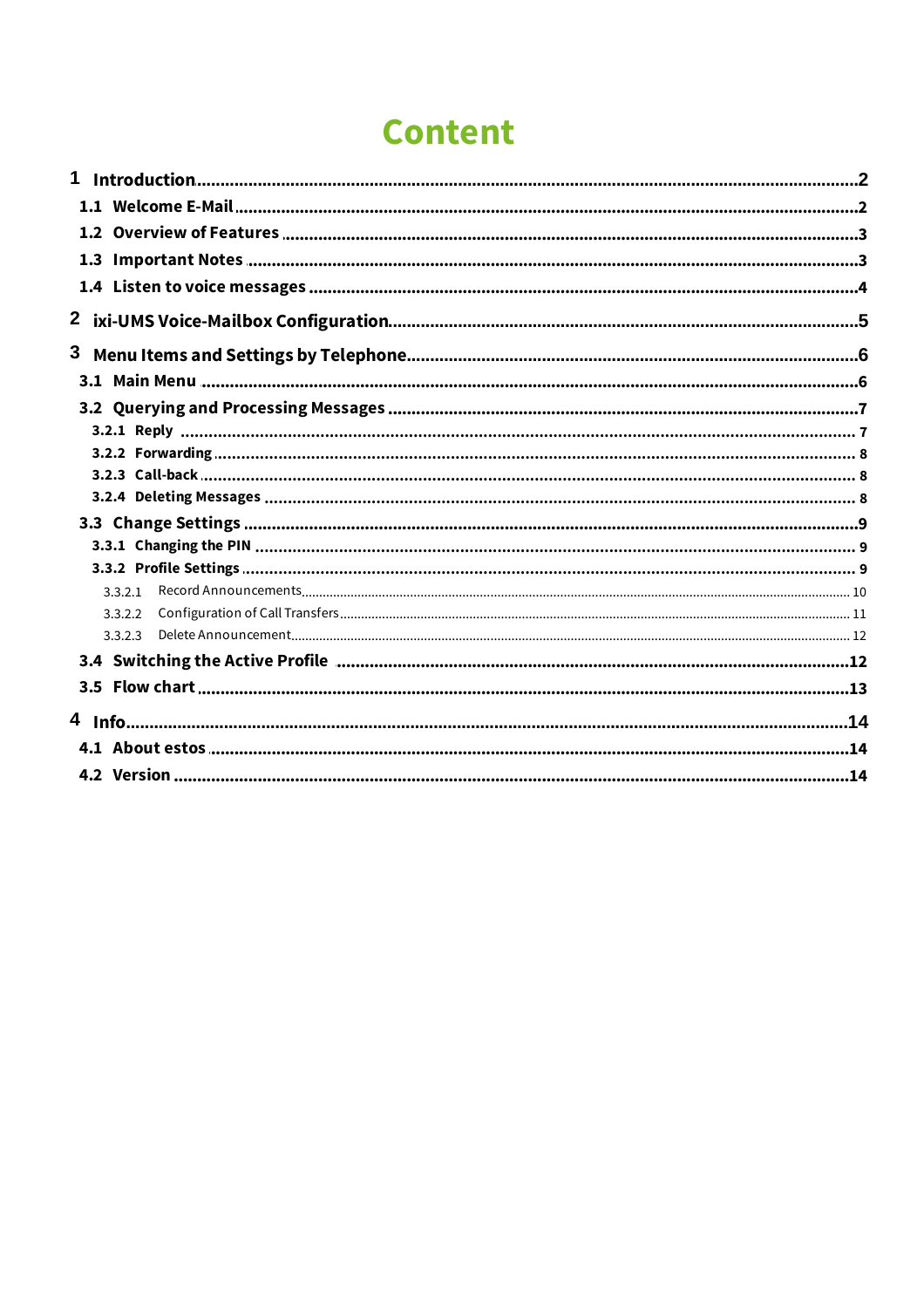## <span id="page-2-0"></span>**1 Introduction**

The ixi-UMS Voice-Mailbox is essentially a voice mail box system with optional remote inquiry. It works like your voice box at home, except that also e-mails and faxes can be accessed, if needed.

When a call arrives at your ixi-UMS Voice-Mailbox and the caller leaves a message, this message is forwarded to your inbox as an e-mail with WAV-file attachement. You can listen to the message e.g. via your loudspeakers or send it to your telephone.

Depending on the configured function, you can also call your ixi-UMS Voice-Mailbox and set up your voice mailbox on the telephone and intercept the message from your inbox. The administrator determines in which language the menu is announced on the phone but you can change the language in ixi-UMS Voice-Mailbox configuration.

According to configured functional extent different features are available to you. To be able to use all available features, peruse please these instructions completely.

### <span id="page-2-1"></span>**1.1 Welcome E-Mail**

Depends on the ixi-UMS Business configuration with the first call to your ixi-UMS Voice-Mailbox number or manuel from the administrator, you receive the ixi-UMS Welcome E-Mail in your inbox.

You can find all the necessary information in it.

Your ixi-UMS Voice-Mailbox number is stated. This number can be identical with your ixi-UMS fax number.



Furthermore, this e-mail contains the automatically generated PIN for the login at the phone. You should change this PIN as soon as possible.

The e-mail also contains a link to open your ixi-UMS Voice-Mailbox configuration. The settings possible there can be found in the ixi-UMS Business Portal integrated manual.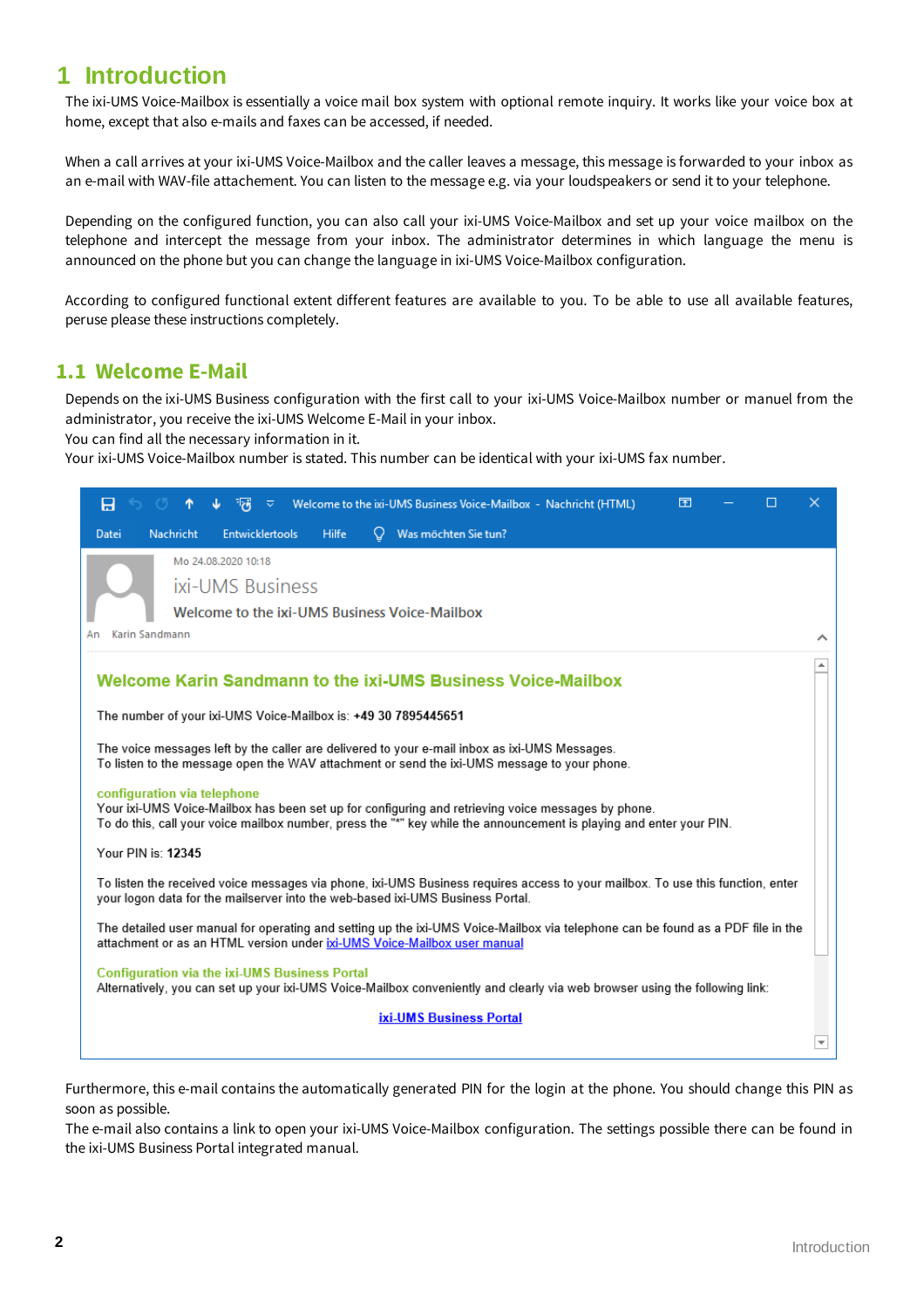## <span id="page-3-0"></span>**1.2 Overview of Features**

Regardless of the access type selected in the ixi-UMS Business, the web page for the ixi-UMS Voice-Mailbox configuration is available. You can set up and manage all 6 profiles, as well as record the announcements.

#### **Function of** ixi-UMS Voice-Mailbox

- · Quick Message Option: When the caller presses **"0"** while the announcement is played, he can leave a message immediately.
- · The caller hears the announcement into opposed language or can select this by a language menu (Optional).
- · 6 profiles (Work, Mobile, Home, Vacation, 2x cutom) are supported.
- The message left by the caller will be sent to your mailbox as an e-mail with a WAV attachment.
- · You can play the WAV attachment by double-clicking on the PC or forward it as an e-mail to your phone and listen to it there.
- · An announcement can deposited for every profile per language (default German and English).
- · "Off-hours Profile": According to centrally fixed times, a profile can automatically be activated for every user companywide. The times / days are fixed centrally or by user, the profile is determined centrally or by every user, too. (Optional)
- Call transfers can be set per profile. Callers then can either leave a message or be forwarded to a colleague (Optional)
- You can be informed about new voice-messages via MWI-status (where applicable) on the phone
- · Create announcements using text-to-speech (optional)

Depending on ange of performance, the ixi-UMS Business provides the folloing additional features

#### **Voice mailbox with configuration by phone**

You can call your UMS number and log in using a PIN. Now you can set up the 6 profiles on the telephone and record new announcements.

#### **Voice mailbox with configuration and remote inquiry by telephone**

- You can also listen to your voice messages and e-mails from your inbox on the phone
- · You can choose whether you want to listen to unread/read voice-messages od e-mails
- · ixi-UMS Business directly accesses your mailbox. For this reason, new messages are indicated immediately and deleted messages are moved to the folder "Deleted ixi-UMS Business Messages".
- · The following properties of a message are read: Kind of Message, Date/Time, Sender Address.
- · Voice messages can be answered and forwarded to a phone number. The sender can be called back directly.
- · E-mails can be answered and provided with a voice commentary

#### **Security settings**

- The access on ixi-UMS Voice-Mailbox by phone is protected with a PIN. The administrator can furnish the office phone for the "Login on the phone without input PIN".
- After 3 failed tries to enter the PIN, the remote inquiry to this mailbox is blocked.

## <span id="page-3-1"></span>**1.3 Important Notes**

- · ixi-UMS Voice-Mailbox is controlled through DTMF sequences. Therefore you can only retrieve messages from a DTMF enabled telephone
- · If you use a hands-free telephone, you may encounter the effect that options in ixi-UMS Voice-Mailbox menus are chosen arbitrarily without interaction from your side. The reason for this effect is that some tones in the announcement or menu voice are detected as DTMF. Turn down the volume of the phone or use the handset to avoid this problem.
- · The system can be set up at the server in a way that a global announcement valid for all the users is used. In this case, you can deposit your own announcement; however, this announcement might not be played. Please ask your administrator.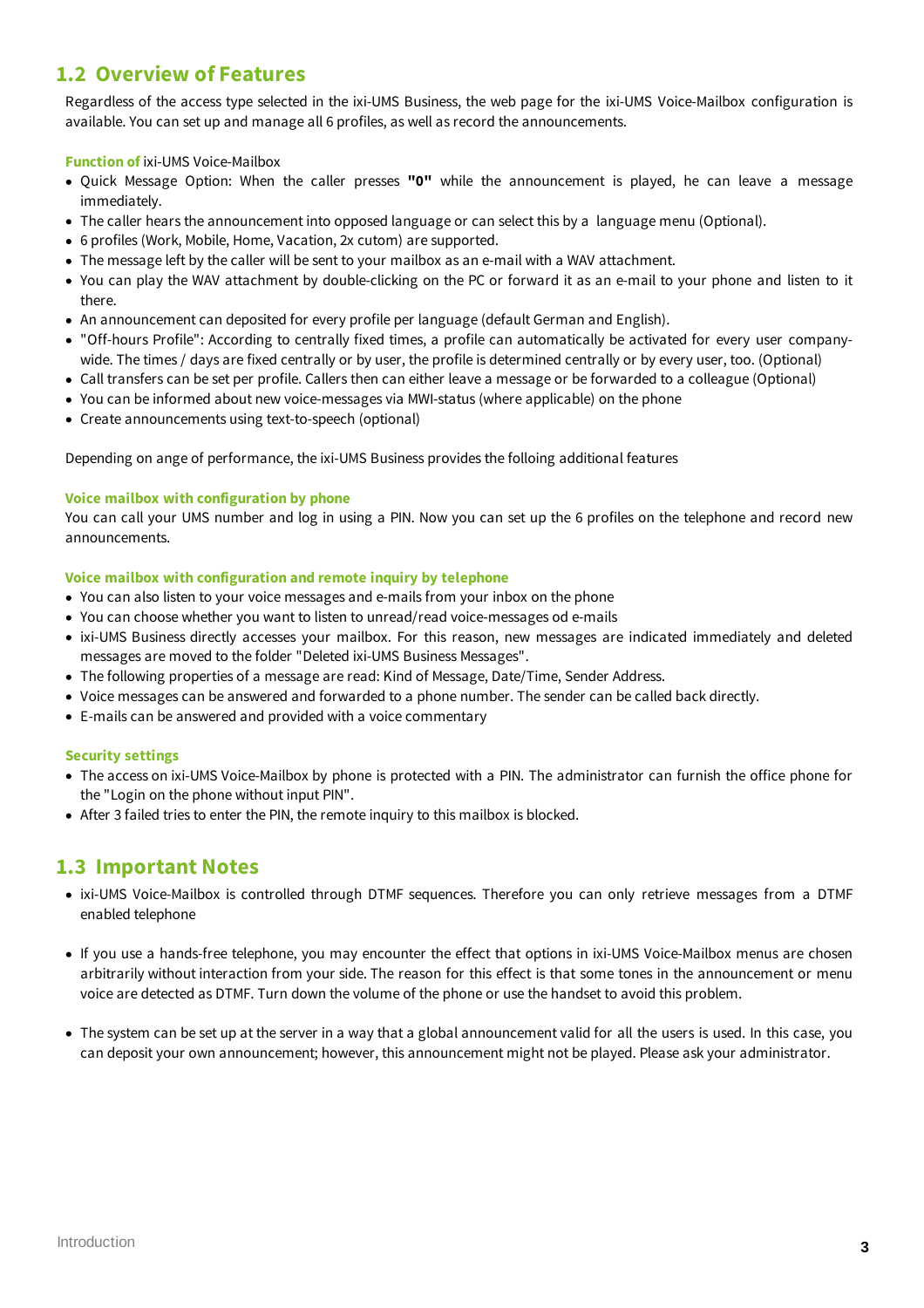## <span id="page-4-0"></span>**1.4 Listen to voice messages**

The voice messages left behind by the caller are sent to your mailbox by e-mail with WAV attachments.

If you have a speaker or a headset connected to the computer, you can simply play the Wav file message with a double-click.

Alternatively, you can forward this e-mail (including WAV attachment) to your phone. You address this message as an e-mail. In the To-field, enter your phone extension and the domain that your administrator has announced. For example: 456@firma.voc

By default, the domain of the sender of the ixi-UMS voice-message matches the domain to be addressed. See below:

| 카드박<br>456@ixivoc.com<br>An<br>Senden<br>$C_{\text{C}}$<br>Betreff<br>WG: Call from +49814247990<br>Angefügt<br>Voice.wav (52 KB) | $\forall$ on $\star$ | Karin Sandmann |  |  |
|-----------------------------------------------------------------------------------------------------------------------------------|----------------------|----------------|--|--|
|                                                                                                                                   |                      |                |  |  |
|                                                                                                                                   |                      |                |  |  |
|                                                                                                                                   |                      |                |  |  |

Optionally, you can listen to your messages by dialing into the phone. The functions are explained in **Querying and [Processing](#page-7-0)** [Messages.](#page-7-0)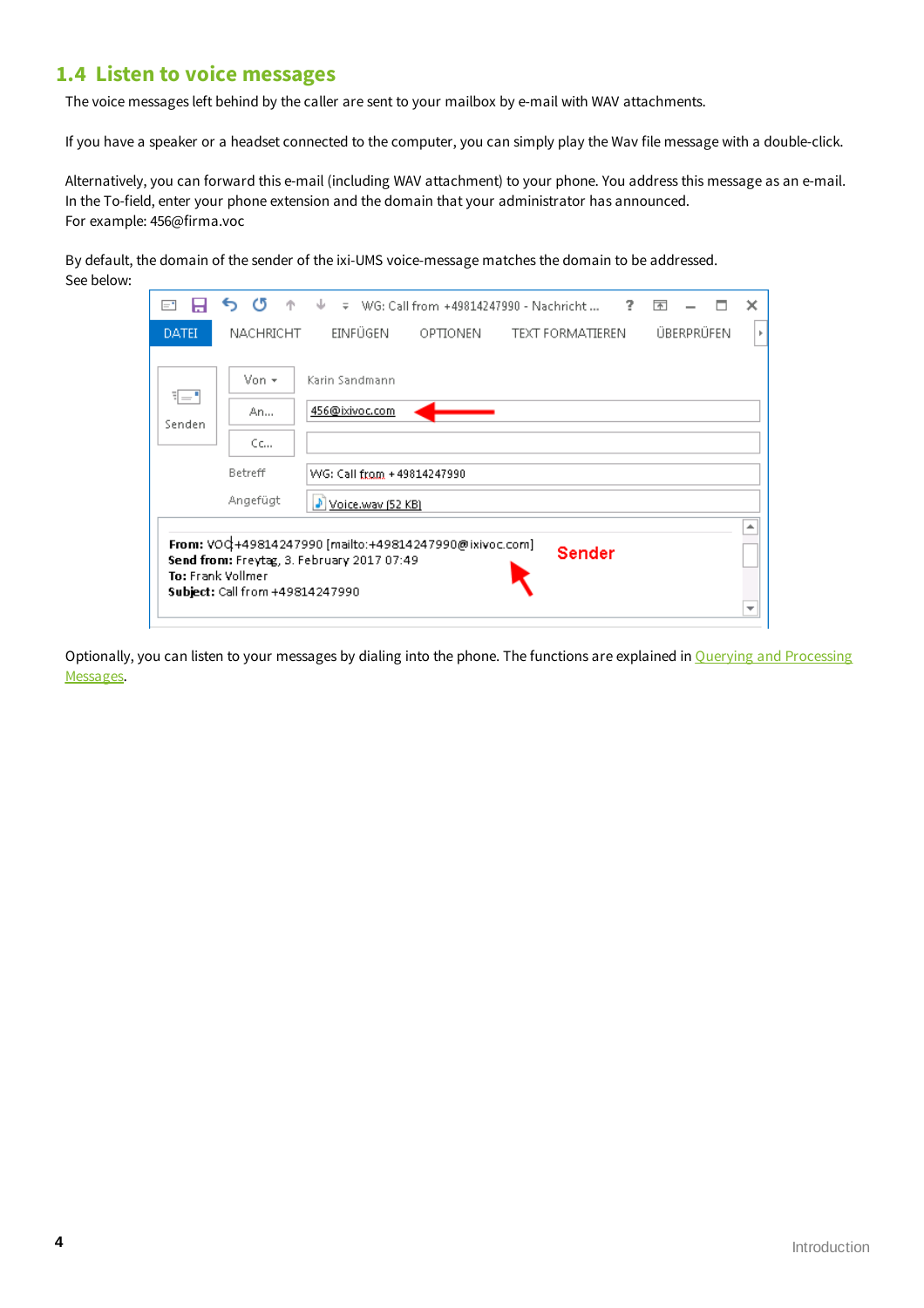# <span id="page-5-0"></span>**2 ixi-UMS Voice-Mailbox Configuration**

Using the browser-based ixi-UMS Voice-Mailbox configuration, you can conveniently configure all settings for your mailbox, which you can also do on the phone. In addition, a few additional features are also available to you.

| <b>XI</b> ixi-UMS Business Portal                          | $\times$ +                                                                                                                                                                                                                                                                                                        | ×                                                                                                                                                                                                                                                                                        |
|------------------------------------------------------------|-------------------------------------------------------------------------------------------------------------------------------------------------------------------------------------------------------------------------------------------------------------------------------------------------------------------|------------------------------------------------------------------------------------------------------------------------------------------------------------------------------------------------------------------------------------------------------------------------------------------|
| Your ixi-UMS Components:                                   |                                                                                                                                                                                                                                                                                                                   |                                                                                                                                                                                                                                                                                          |
| ixi-UMS Web Journal                                        | ixi-UMS Voice-Mailbox Configuration                                                                                                                                                                                                                                                                               | Logoff<br>Settings<br>Help                                                                                                                                                                                                                                                               |
| Overview<br><b>Profile Management</b><br><b>Change PIN</b> | <b>Set Profiles</b>                                                                                                                                                                                                                                                                                               | Valid for all profiles                                                                                                                                                                                                                                                                   |
|                                                            | Set the profiles to be used:<br>Default profile (active)<br>Work<br>$\checkmark$<br>Edit profile<br>X no announcement in German<br>available<br>X no announcement in English<br>available<br>$\sqrt{\ }$ callers are able to leave messages<br>X call forwarding is inactive<br>Profile used outside office hours | Selection of announcement language:<br>o defined:<br>German $\sim$<br>$\circ$ manually<br>("Press 1 for German, press 2 for<br>English")<br>$\circ$ automatically<br>(by country code of calling number)<br>configured at the server:<br>• 49 423 43 41 German<br>• Otherwise in English |
|                                                            | System default: None $\vee$<br>Profile used during breaks                                                                                                                                                                                                                                                         | Information about your voice-mailbox                                                                                                                                                                                                                                                     |

The browser-based ixi-UMS Voice-Mailbox Configuration can be made available to you via the ixi-UMS Business Portal. If the ixi-UMS Business Portal is available to you, the access data and the link to open the ixi-UMS Business Portal will be provided by your administrator or the ixi-UMS System via email.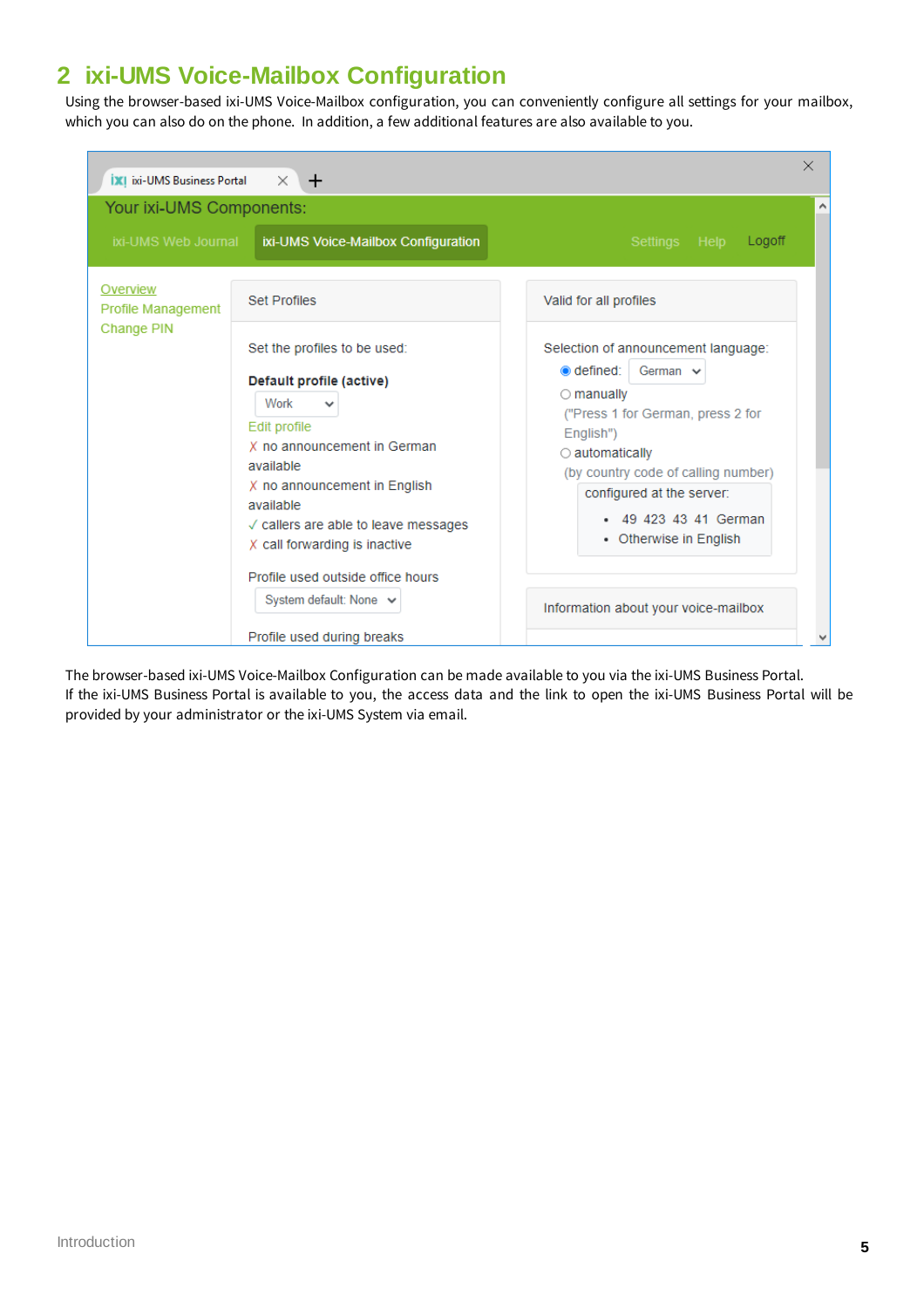# <span id="page-6-0"></span>**3 Menu Items and Settings by Telephone**

In this chapter, the most important settings for your mailbox are described. You can find an overview of the options in the Flow [Charts](#page-13-0).

Depending on the settings made by the administrator, not all the [features](#page-3-0) are available.

When you want to access messages from your ixi-UMS Voice-Mailbox, record announcements or conduct other configurations via your telephone, please proceed as in the following:

**Step 1** Dial the extension number of your voice box **Step 2** As soon as the announcement starts, press the asterisk "\*" **Step 3** Enter your PIN

If the PIN is incorrect, ixi-UMS Business requests the PIN again. If you forgot your PIN, please turn to your administrator.

When the log in was successful, the Main [Menu](#page-6-1) is announced.

#### <span id="page-6-1"></span>**3.1 Main Menu**

After the successful login by telephone it is announced whether you have new voice mails and which profile is set, if necessary. The available main menu is announced to you then.

Only the menu items that actually are available to you are announced.

In order to listen to your new [voice-messages,](#page-7-0) please press "1".



In the option "3" [Settings](#page-9-0), you can [change](#page-9-1) your PIN and record your [announcements.](#page-10-0)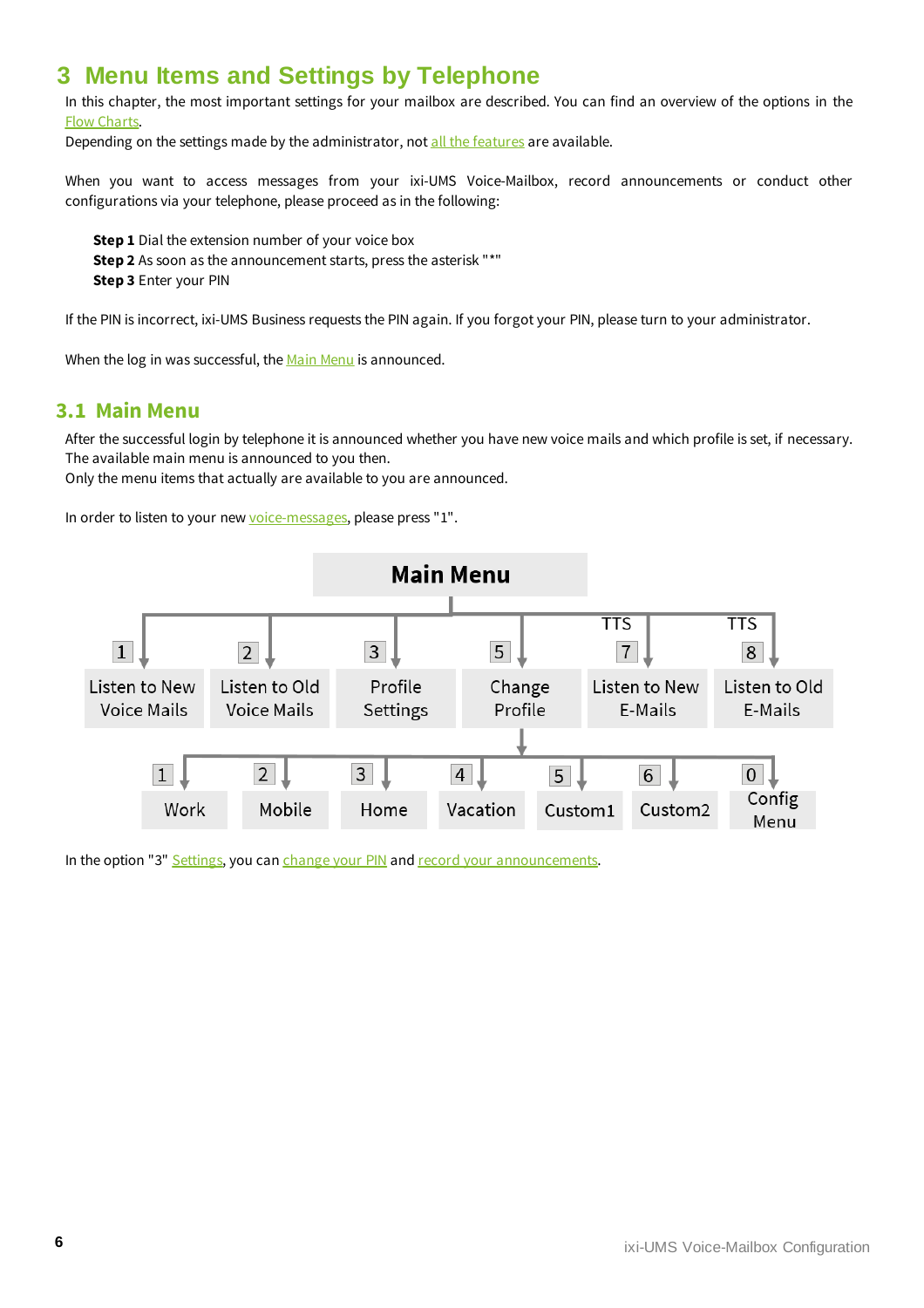## <span id="page-7-0"></span>**3.2 Querying and Processing Messages**

Whether you are able to listen to your voice mails on the phone is adjusted at the server. Moreover, you must [deposit](#page-2-1) your log-in data for the mail [server,](#page-2-1) if necessary.

In the main menu, you can choose which messages you want to query from your ixi-UMS Voice-Mailbox.

**Note**: If you have selected "listen to old e-mails" and you have a lot of e-mails in your mailbox, it can take quite a long time until you receive an announcement.

First of all, the latest messages are read to you with the following information:

- o Sending date
- o Sender number and address
- o Subject of the message
- o Content of the message

#### **If you do not want to listen to the sender information, you can skip them with \*.**

When e-mails are read to you, you can jump to the next paragraph by pressing the #- key. While a message is read to you, you can jump to the next message by **pressing "3".**



The available options to choose are offered to you after every message.

For voice messages the additional options:

- · [Reply](#page-7-1)
- [Forward](#page-8-0)
- Call back the [originator](#page-8-1)

for e-mails the additional options:

· [Reply](#page-7-1)

Only the available and possible options are offered to you.

#### <span id="page-7-1"></span>**3.2.1 Reply**



After having intercepted the message, you can reply to it, forward it or call back the sender, if necessary. Only the available and possible options are offered to you.

In order to reply to a message, please press the "4". Now you can record your reply. After that you can decide whether you want to send the reply or not.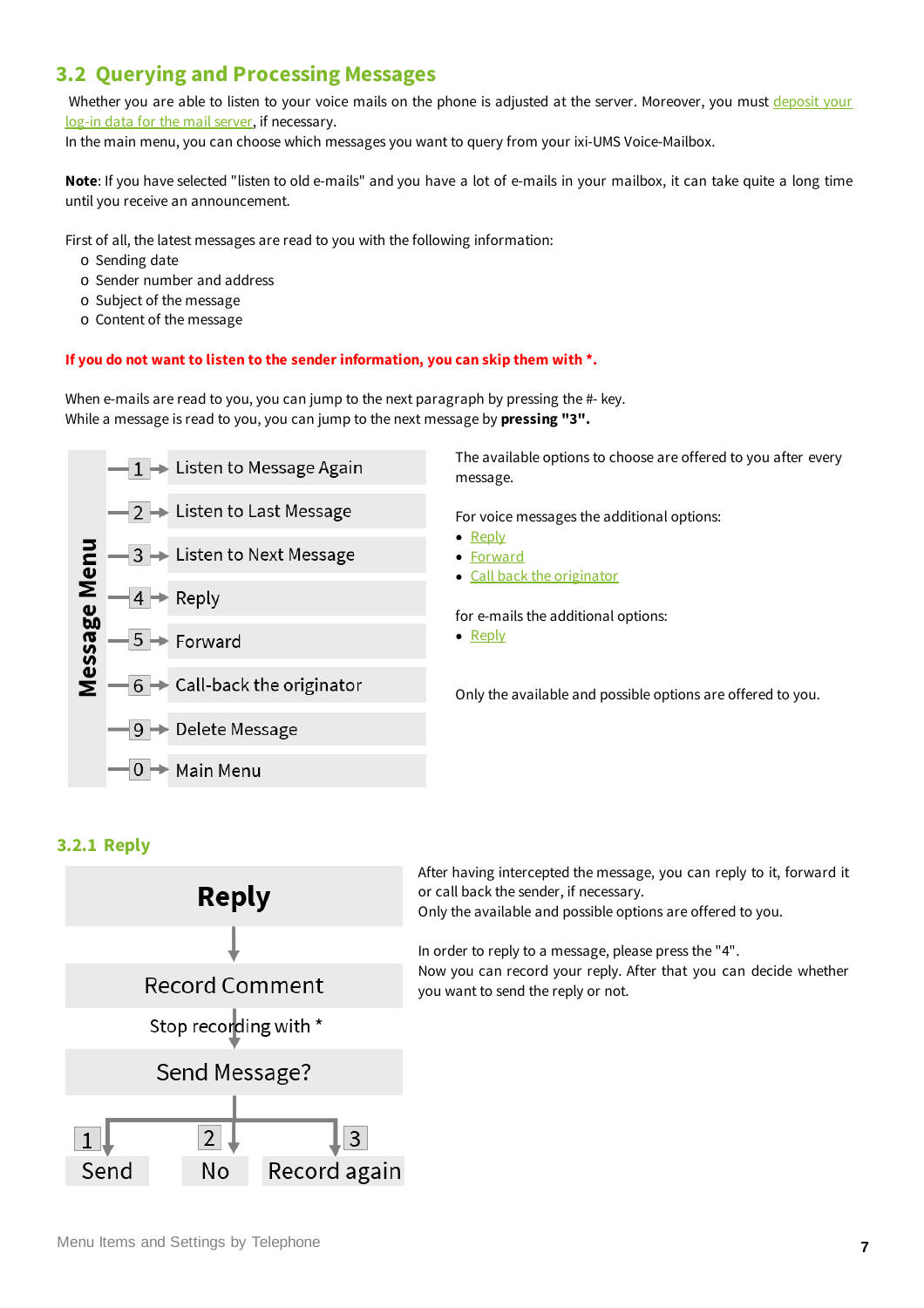#### <span id="page-8-0"></span>**3.2.2 Forwarding**

As you can only enter numbers at a telephone, you can only forward messages to "phone numbers".



Voice messages can be forwarded as voice messages.

If you forward a voice message, you can add a comment.

#### <span id="page-8-1"></span>**3.2.3 Call-back**

Via the option "Call back the sender", you can be connected to the sender of this message directly.

#### <span id="page-8-2"></span>**3.2.4 Deleting Messages**

The messages deleted at the telephone are deposited in a new folder in your mail client.

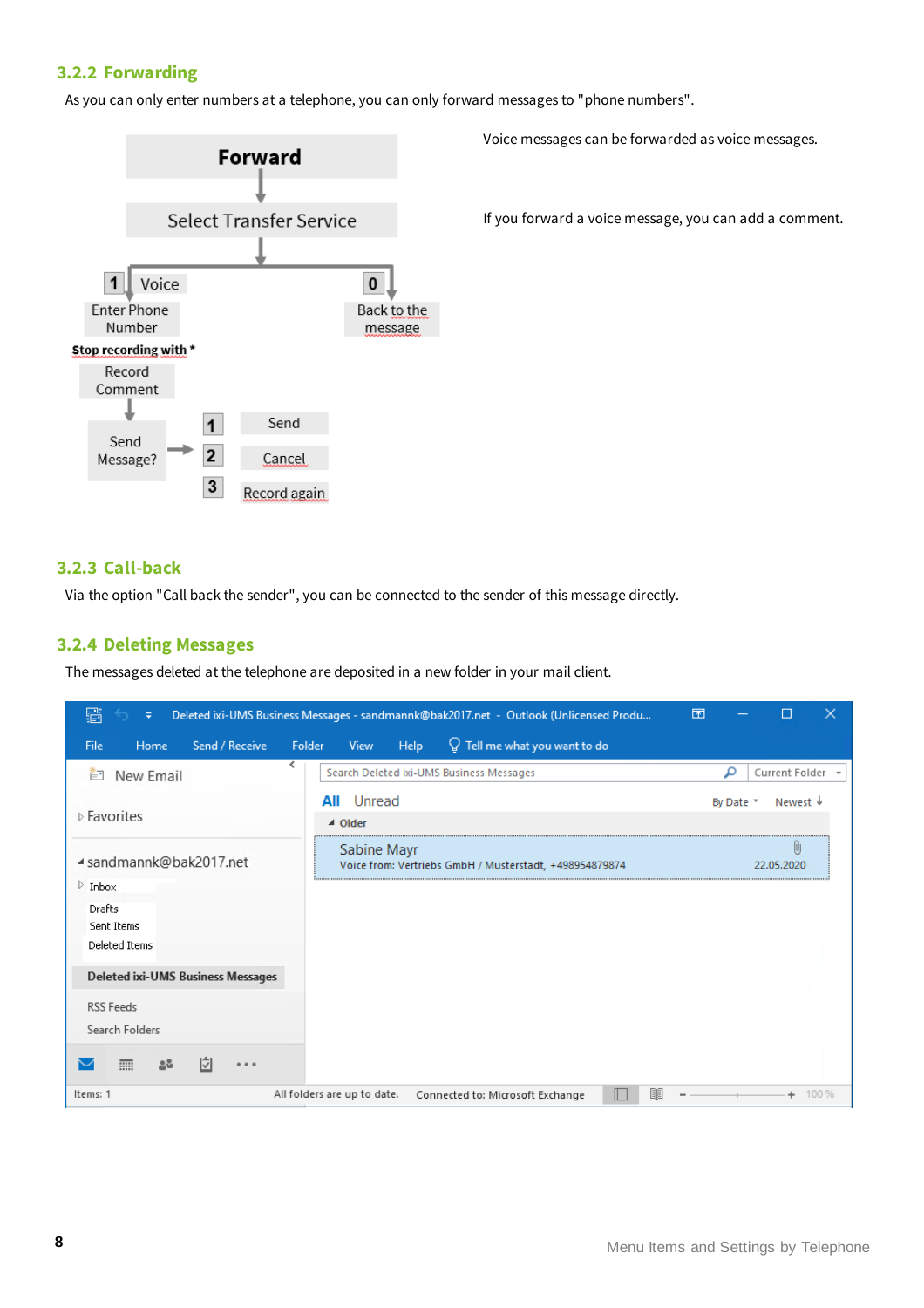## <span id="page-9-0"></span>**3.3 Change Settings**

With the selection **"3" - Change Settings** in the main menu, you are directed to the configuration menu, in which you can configure your mailbox.



The settings available depend on the default at the server and the announcement type that is set.

#### <span id="page-9-1"></span>**3.3.1 Changing the PIN**

When you want to change your PIN via the telephone, please dial "3" in the Main Menu - Change Settings. Now you are in the Configuration Menu.

You can enter a new PIN now via "1" - Change PIN.

According to the pre-setting, the necessary number of digits is announced to you. Enter the PIN and store it.

#### <span id="page-9-2"></span>**3.3.2 Profile Settings**

There are 6 profiles (Work, Mobile, Home, Vacation, 2x Custom) you can configure. First of all, you have to choose the profile you want to edit.



|                        |                  | <b>Profile Services</b> |                |  |
|------------------------|------------------|-------------------------|----------------|--|
|                        | ∍                | っ                       |                |  |
| Record<br>Announcement | Call<br>Transfer | Delete<br>Announcement  | Config<br>Menu |  |

| • deposit an announcement                  |
|--------------------------------------------|
| (only with announcement type "individual") |
|                                            |

- determine whether the caller is enabled to leave a message
- set up a call [transfer](#page-11-0)
- delete the [announcement](#page-12-0) (optional)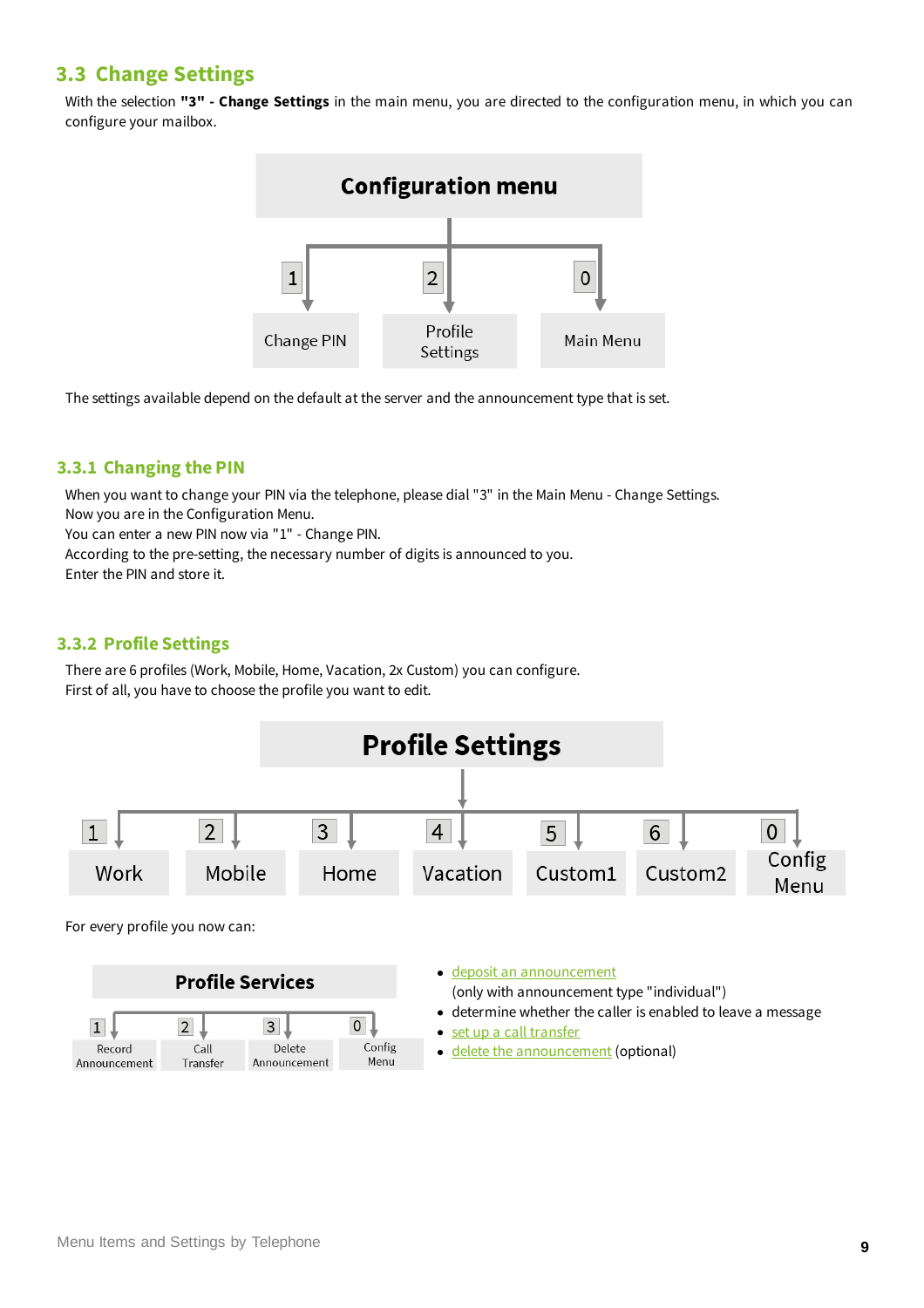#### <span id="page-10-0"></span>3.3.2.1 Record Announcements

After having selected the profile, you can deposit 2 individual announcements (per profile) .

The caller can selcet the languages German or English, if the ixi-UMS Voice-Mailbox is configured for this



#### **Remark:**

.

An individual announcement should take at least 3 seconds, because otherwise it causes problems to interrupt your mailbox announcement with the asterisk "\*" in order to log in and intercept your messages.

After having recorded your announcement you should wait for about 1 second before you press "\*" to finish the announcement. The announcement does not stop so abruptly by this.

After having recorded the individual announcement, you can determine whether the user can leave a message or not.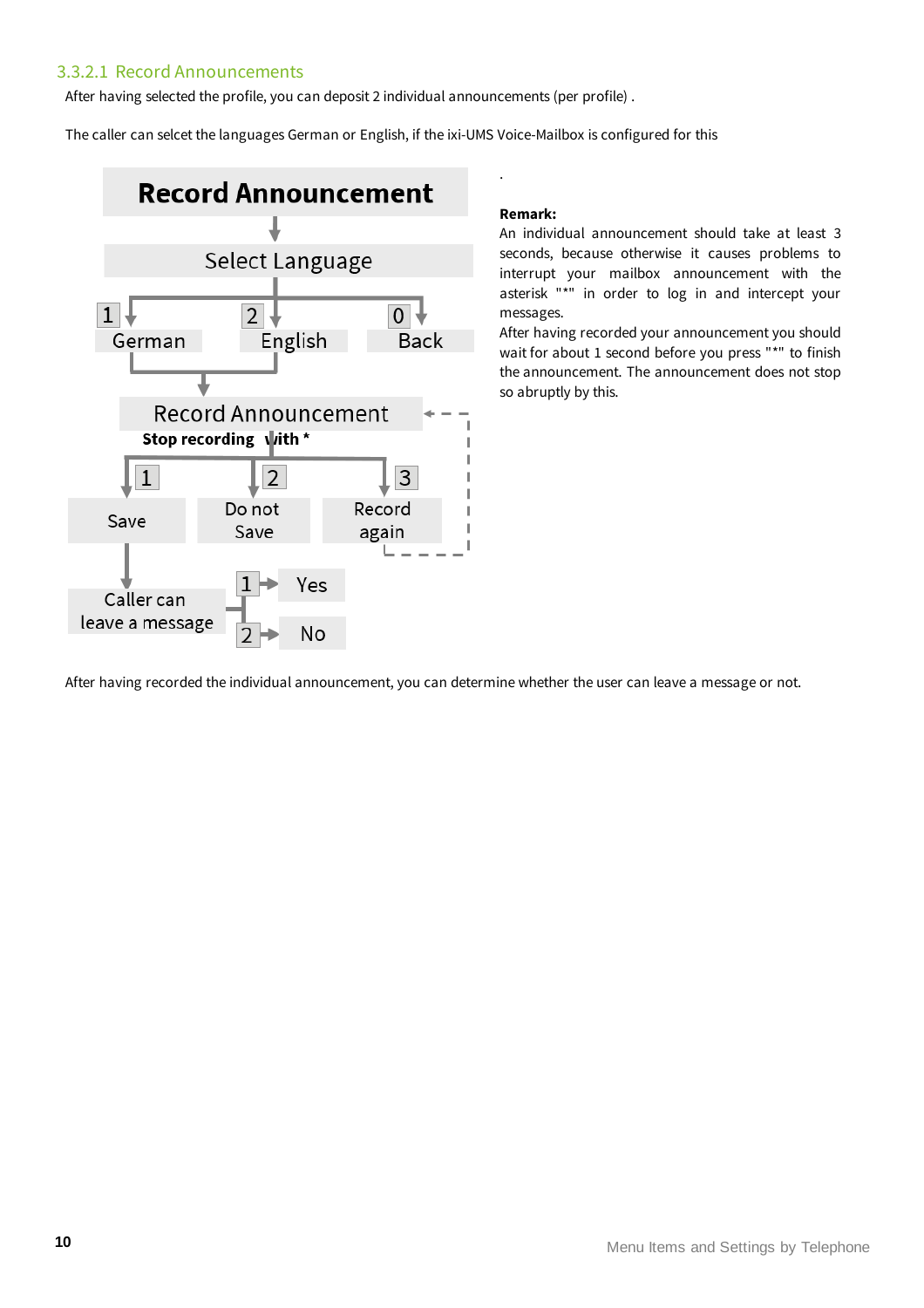### <span id="page-11-0"></span>3.3.2.2 Configuration of Call Transfers

A call transfer can only be set when a few criteria must be fulfilled at the server for this. Please ask your administrator. If a call forwarding is configured, the caller can decide whether he to you leave news or would like to join, e. g. , on your mobile phone further.

The announcement deposited by you is played to the caller first. After that, the following options are provided to the caller by ixi-UMS Business :

"Press "1" to leave a message or "2" to be transferred to <description text> or <phone number>."

With this setting, you should record a description text in order that the caller is informed about to whom he is transferred.

In order to configure a call transfer for your voice box, please proceed as described at "Record [Announcements](#page-10-0)". After that, please choose the menu item "2" in the Profile Services in order to set up the call transfer.

Enter the phone number the caller shall be transferred to.

#### **Remark**:

If you enter only an asterisk "\*" instead of a call number, the call transfer is disabled.



Dial "1" to record a description text or "2" to continue without description text.

After having recorded the description text or having selected 2 (No Recording), the call transfer is saved.

Before activating your configuration, you should check the settings by calling your mailbox.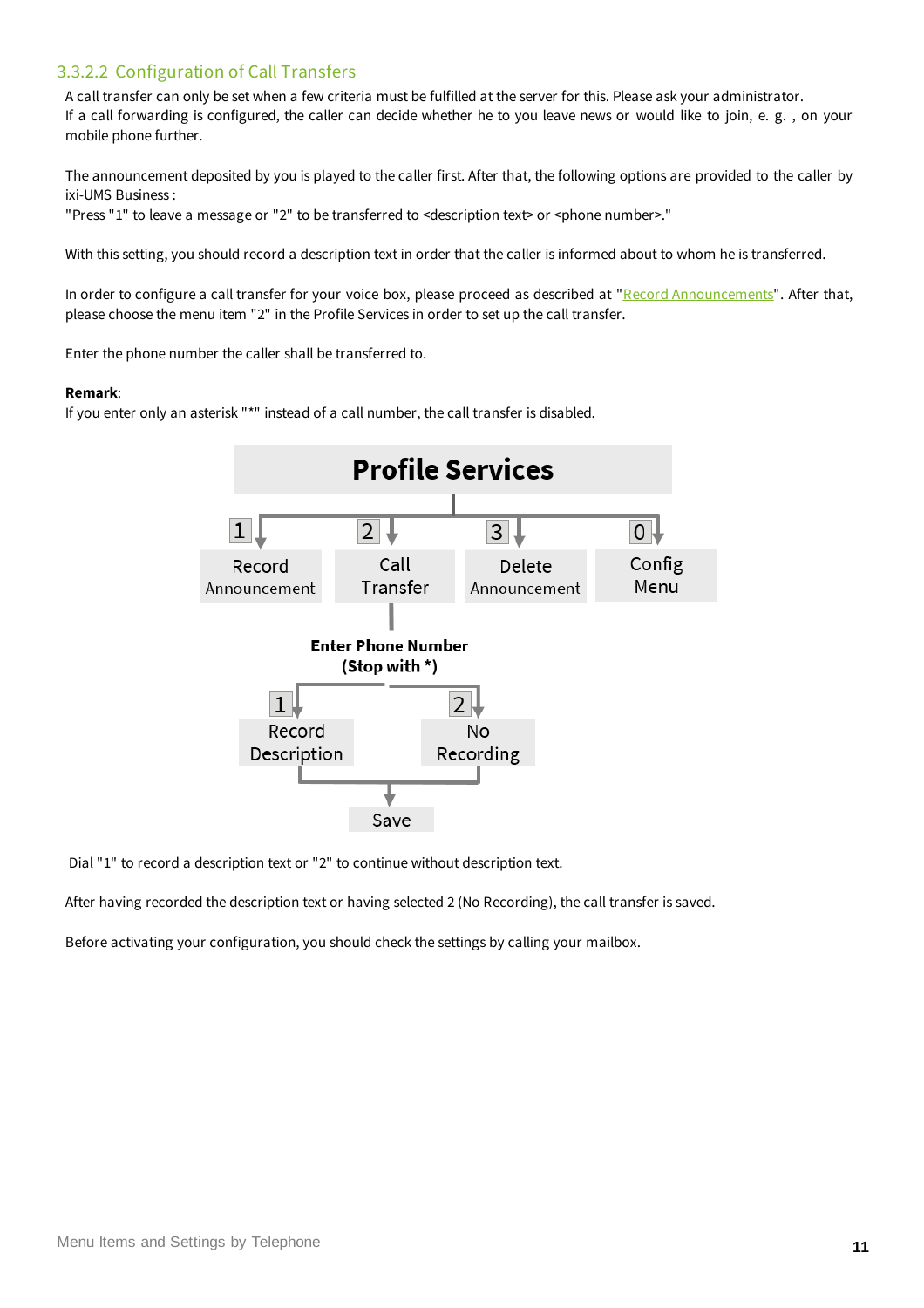#### <span id="page-12-0"></span>3.3.2.3 Delete Announcement



You can delete the individual announcements (German or English) of the profile you are editing.

When an announcement is deleted, the default announcement is activated.

## <span id="page-12-1"></span>**3.4 Switching the Active Profile**

When you have several profiles to choose from, you can deposit an announcement and individual settings for every profile. According to which profile is set "active", the deposited announcement is played when a call comes in.



In order to switch the active profile and therewith the active announcement and settings, you have to choose 5" = "Change Current Profile" in the Main Menu. Now the available profiles are offered to you.

**Remark**: Please note that with the announcement of the profiles, the activated profile is not announced.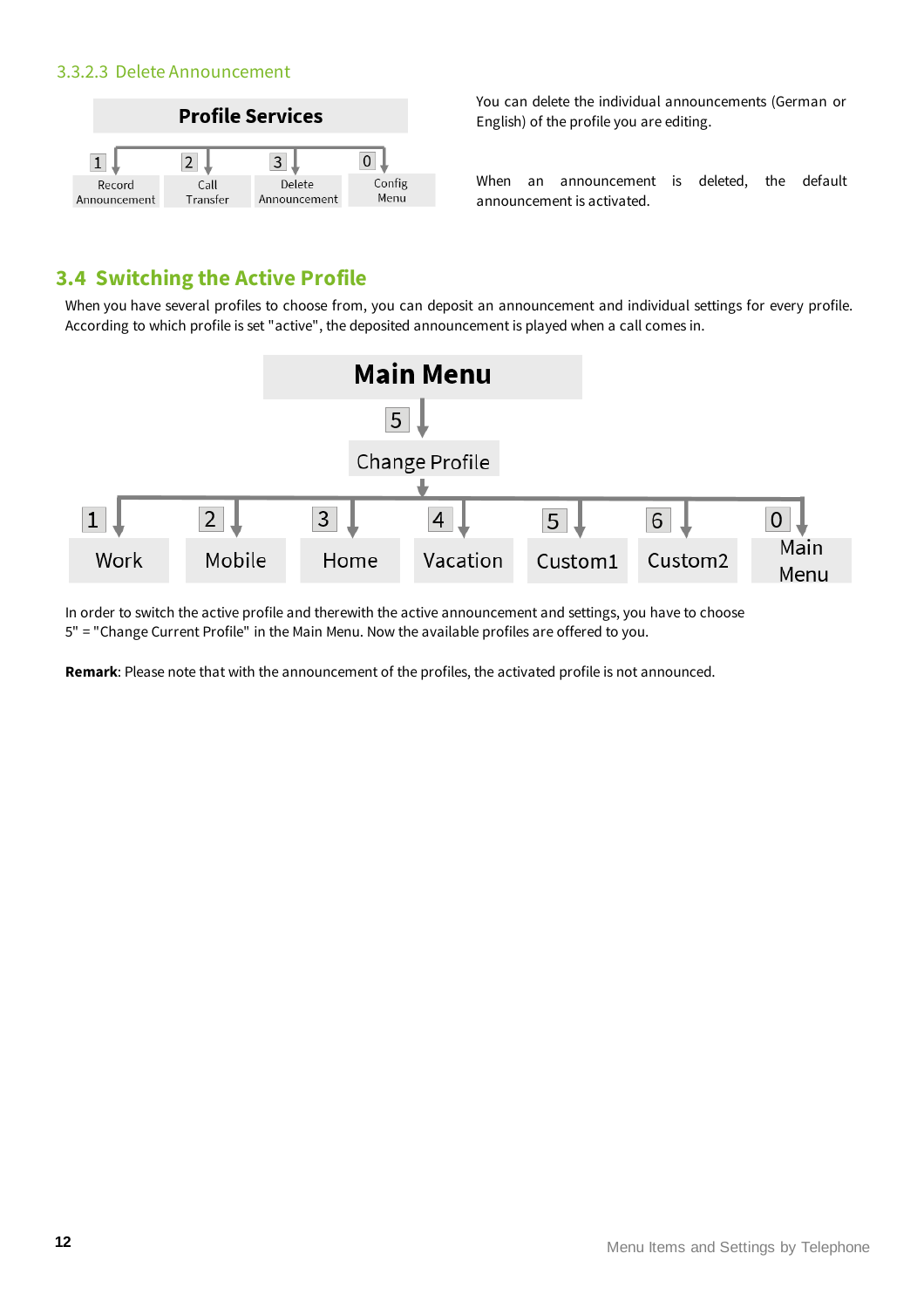

## <span id="page-13-0"></span>**3.5 Flow chart**